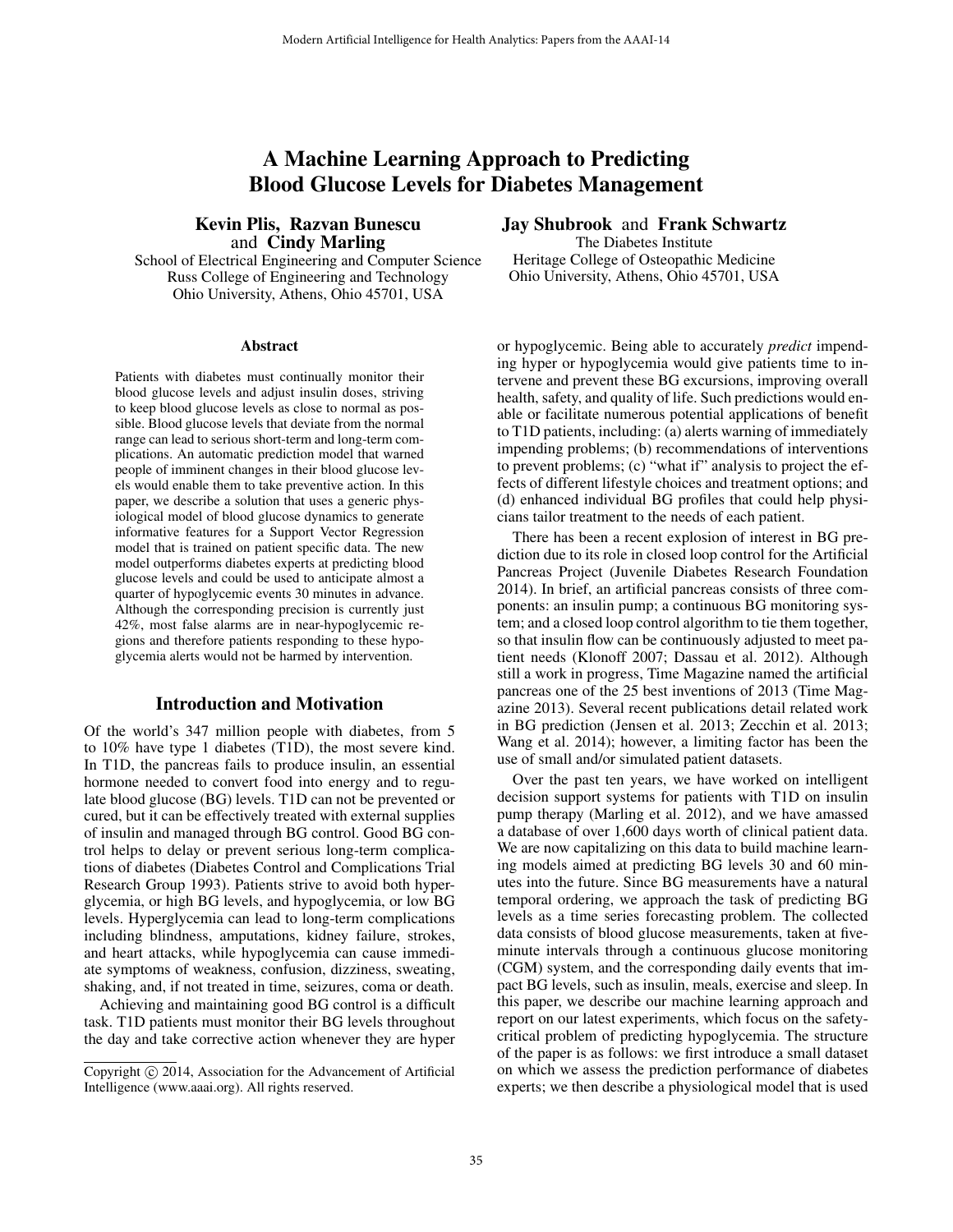to generate informative features for a support vector regressor; in the following experimental results section we evaluate the performance of the new model, both on the general blood glucose level prediction and on the more focused task of hypoglycemic event prediction; the paper ends with conclusions and ideas for future work.

## Blood Glucose Prediction Dataset

Using data collected from 5 T1D patients, we created an evaluation dataset of 200 timestamps, 40 points per patient, with the aim of measuring the prediction performance of expert physicians. The 200 evaluation points were manually selected to reflect the diverse set of situations the predictor would encounter in practice: different times of day or night; close to or far from each of the possible types of daily events; on rising, decreasing, or flat BG curves; close to or far from local minima or maxima of the BG curve – where the local optima were either in the past or in the future; or in the vicinity of inflection points.

To better understand the role of daily events in the dynamics of blood glucose levels, we asked three diabetes experts to label this evaluation dataset with their 30 and 60 minute predictions. The annotation exercise was performed using an in-house graphical user interface (GUI) through which the doctors could see only the patient data up to the present time  $t_0$ . The doctors were able to use the interface to navigate to any day in the past in order to make generalizations about BG level behavior. Before each annotation exercise, the doctors were trained to use the annotation user interface on a separate development dataset of ten points. For each point  $t_0$  in the dataset, the doctors made two predictions: one for 30 minutes, one for 60 minutes, in this order. After the two predictions were made for any given point, the system displayed the real BG behavior, so that the doctors could further fine tune their prediction strategy. The dataset annotation was done separately with each of the three doctors.

The root mean square error (RMSE) results of the three physicians are summarized in Table 1, together with the performances of two baselines on the same dataset of 200 timestamps. The first baseline,  $t_0$ , simply assumes that BG does not change, i.e., stays at its  $t_0$  level. The second is an Auto Regressive Integrated Moving Average (ARIMA) (Box, Jenkins, and Reinsel 2008) trained on 4 days of CGM data – an exploratory data analysis had shown that 4 days gave the lowest RMSE for the ARIMA model. Model identification for ARIMA was completed with the R statistical function *auto.arima*, which uses the Bayes information criterion to determine the orders  $p$  and  $q$  of the autoregressive and moving average components, and the Phillips-Perron unit root test for determining the order  $d$  of the difference component.

The best performing doctors outperform the simple  $t_0$ baseline. Most important, however, is the comparison between the doctors and ARIMA. Our highest scoring doctors, who use both the CGM data and daily events to perform prediction, outperform the ARIMA model that is using only CGM data. Regarding the third doctor's performance, we noticed during the annotation sessions that the doctor was fairly accurate in guessing the trend of the BG levels, but

Table 1: Physician prediction RMSE vs. baselines.

| Horizon          | $t_{\sf 0}$ | <b>ARIMA</b> | Phys <sub>1</sub> | Phys <sub>2</sub> | Phys <sub>3</sub> |
|------------------|-------------|--------------|-------------------|-------------------|-------------------|
| $30 \text{ min}$ |             | 22.9         | 19.8              | 21.2              | 34.1              |
| $60 \text{ min}$ | 43.8        |              | 38.4              | 40.0              | 47 O              |

Table 2: Physician prediction cost vs. baselines.

| Horizon          |      | ARIMA | Phys <sub>1</sub> | Phys <sub>2</sub> | Phys <sub>3</sub> |
|------------------|------|-------|-------------------|-------------------|-------------------|
| $30 \text{ min}$ | 0.40 |       | 0.20              |                   | 29                |
| 60 min           | 0.38 | 0.33  | 0.27              | ).30              |                   |

typically overestimated the magnitude of the increase or decrease in BG levels. To quantify this behavior, we defined a ternary classification task with the following three classes:

- 1. Same (S): the future BG value is within a threshold  $\tau$  of the current value.
- 2. Lower (L): the future BG value is more than  $\tau$  lower than the current value.
- 3. Higher (H): the future BG value is more than  $\tau$  higher than the current value.

We used a threshold  $\tau = 5mq/dl$  for 30 minute prediction and  $\tau = 10 \frac{mq}{dl}$  for 60 minute prediction. We then evaluated performance using a symmetric cost matrix C with a zero diagonal in which  $C(L, S) = 0.5, C(H, S) = 0.5$ , and  $C(L, H) = 1$ . The average costs for each doctor over the same evaluation dataset are listed in Table 2. While the first physician still obtains the best results (lowest costs), the third physician now has results on the 60 minute task that are better than the baselines and the second physician.

Additional support for the utility of daily event data came from the live feedback that the doctors generated during the annotation sessions. In making their predictions, the doctors would regularly refer to the presence of daily events and their properties, such as: the timing of meal events, the number of carbohydrates and meal composition, the frequency of the bolus events and their type and dosage. This further reinforced our belief that daily event data is important in BG prediction, motivating us to explore the utility of physiological models in the extraction of informative features for an adaptive regression model.

## Physiological Model

Physiological models try to capture the dynamics of glucose relevant variables within different systems in the body. For example, equations have been introduced in the literature for tracking the carbohydrate intake as it is converted to blood glucose which then interacts with the kidneys, liver, muscles, and other body systems. Most physiological models characterize the overall dynamics into three compartments: meal absorption dynamics, insulin dynamics, and glucose dynamics (Andreassen et al. 1994; Lehmann and Deutsch 1998; Briegel and Tresp 2002). Since they are based on the same data, the equations used in the literature to model the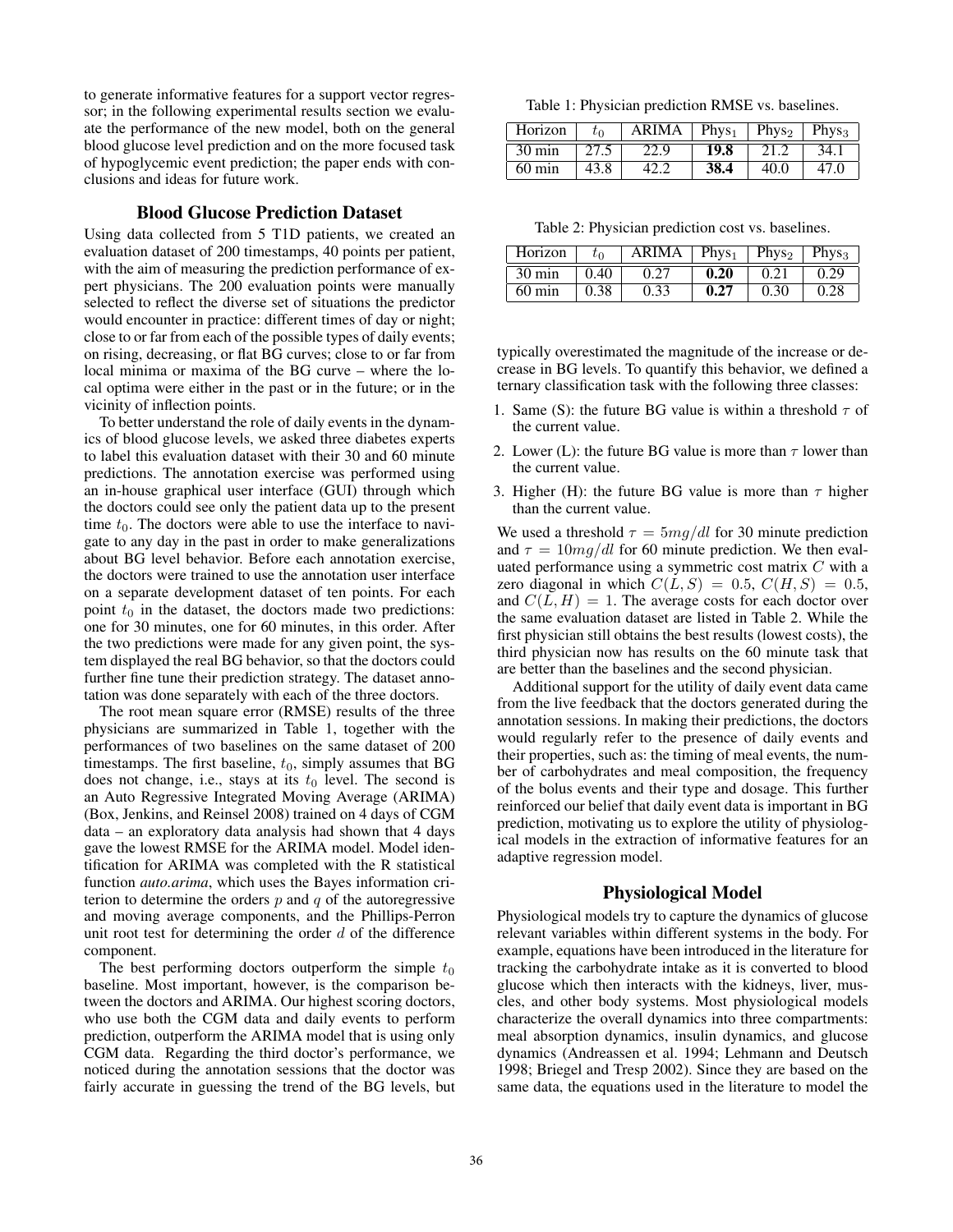

Figure 1: Variables and dependencies in the physio model.

underlying processes are almost identical (Briegel and Tresp 2002; Duke 2009). For our physiological model, we used these equations based on the description in Duke's PhD thesis (Duke 2009), with a few adaptations in order to better match published data and feedback from our doctors.

A physiological model of glucose dynamics can be seen as a continuous dynamic model that is described by its state variables  $X$ , input variables  $U$ , and a state transition function that computes the next state given the current state and input variables i.e.  $X_{t+1} = f(X_t, U_t)$ . The vector of state variables  $X$  is organized according to the three compartments as follows:

- 1. Meal Absorption Dynamics:
	- $C_{g_1}(t)$  = carbohydrate consumption (g).
	- $C_{g_2}(t)$  = carbohydrate digestion (g).
- 2. Insulin Dynamics:
	- $I_S(t)$  = subcutaneous insulin ( $\mu$ U).
	- $I_m(t)$  = insulin mass ( $\mu$ U).
	- $I(t)$  = level of active plasma insulin ( $\mu$ U/ml).
- 3. Glucose Dynamics:
	- $G_m(t)$  = blood glucose mass (mg).
	- $G(t)$  = blood glucose concentration (mg/dl).

The vector of input variables  $U$  contains the carbohydrate intake  $U_C(t)$ , measured in grams (g), and the amount of rapid acting insulin  $U_I(t)$ , measured in insulin units (U). The value  $U_I(t)$  at any time step t is computed automatically from bolus and basal rate information. The state transition function captures dependencies among variables in the model, as illustrated in Figure 1.

The state transition equations are parameterized with a set of parameters  $\alpha$  and are listed below for each compartment. For the meal absorption compartment, the equations are:

- $C_{g_1}(t+1) = C_{g_1}(t) \alpha_{1C} * C_{g_1}(t) + U_C(t)$  [consumption]
- $C_{g_2}(t+1) = C_{g_2}(t) + \alpha_{1C} * C_{g_1}(t) \alpha_{2C}/(1+25/C_{g_2}(t))$ [digestion]

The equations for the insulin compartment are:

•  $I_S(t+1) = I_S(t) - \alpha_{fi} * I_S(t) + U_I(t)$  [injection]

• 
$$
I_m(t+1) = I_m(t) + \alpha_{fi} * I_S(t) - \alpha_{ci} * I_m(t)
$$
 [absorption]

The general equation for the glucose compartment is  $G_m(t+1)=G_m(t)+\Delta_{abs}-\Delta_{ind}-\Delta_{dep}-\Delta_{clr}+\Delta_{egp},$ where:

•  $\Delta_{abs} = \alpha_{3C} * \alpha_{2C}/(1 + 25/C_{g_2}(t))$  [absorption]

- $\Delta_{ind} = \alpha_{1ind} * \sqrt{G(t)}$  [insulin independent utilization]
- $\Delta_{dep} = \alpha_{1dep} * I(t) * (G(t) + \alpha_{2dep})$ [insulin dependent utilization]
- $\Delta_{clr} = \alpha_{1clr} * (G(t) 115)$  [renal clearance, only when  $G(t)$  > 115)]
- $\Delta_{egp} = \alpha_{2egp} * exp(-I(t)/\alpha_{3egp}) \alpha_{1egp} * G(t)$  [endogenous liver production]

Finally, the glucose and insulin concentrations depend deterministically on their mass equivalents as follows, where bm refers to the body mass and  $\overline{IS}$  refers to the insulin sensitivity:

- $G(t) = G_m(t)/(2.2 * bm)$
- $I(t) = I_m(t) * IS/(142 * bm)$

The parameters  $\alpha$  used in the physiological model were tuned to match published behavior and further refined based on feedback from the doctors, who were shown plots of the dependencies between variables in the model. In order to account for the noise inherent in the CGM data and the input variables, the state transition equations were used in an extended Kalman filter (EKF) model (Simon 2006), as described in more detail in (Bunescu et al. 2013).

## SVR Model with Physiological Features

The state vector computed by the physiological model is  $X(t) = [C_{g_1}(t), C_{g_2}(t), I_S(t), I_m(t), I(t), G_m(t), G(t)].$ While the transition equations reflect generic blood glucose behavior, the actual parameters of these equations differ among patients. Instead of tuning these parameters directly for each patient, we opted for a simpler approach, using the state variables to create features for a Support Vector Regression (SVR) model (Smola and Scholkopf 1998) that was individualized for each patient, as follows. First, the extended Kalman filter was run up to the training/test point  $t_0$ , with a correction step every 5 minutes, including a correction at  $t_0$ . This resulted in a state vector  $X(t_0)$ . The EKF model was then run in prediction mode for 60 more minutes, and the state vectors at 30 minutes  $X(t_0 + 30)$  and 60 minutes  $X(t_0 + 60)$  were selected for feature generation. The actual physiological features were as follows: all the state variables in the vectors  $X(t_0 + 30)$ ,  $X(t_0 + 60)$ , and the difference vectors  $X(t_0 + 30) - X(t_0)$ ,  $X(t_0 + 60) - X(t_0)$ . The  $4 * 7 = 28$  physiological features were augmented with a set of 12  $\Delta_i$  features that were meant to encode information about the trend of the CGM plot in the hour before the test point  $t_0$ . Each  $\Delta_i$  feature was computed as the difference between the BG level at time  $t_0$  and the BG level at i time steps in the past, i.e.,  $\Delta_i = BG(t_0) - BG(t_0 - 5i)$ . Furthermore, whenever ARIMA was used to generate features, it was trained on the 4 days before  $t_0$  and then used to forecast the 12 values at 5 minute intervals in the hour after  $t_0$ . These values were used as additional features in one version of the SVR system.

For a given test point  $t_0$  in the dataset, the SVR systems were trained on the week of data preceding  $t_0$ , using a Gaussian kernel. The width  $\gamma$  of the kernel, the width  $\epsilon$  of the  $\epsilon$ -insensitive tube, and the capacity parameter C were tuned using grid search on the data preceding the training week.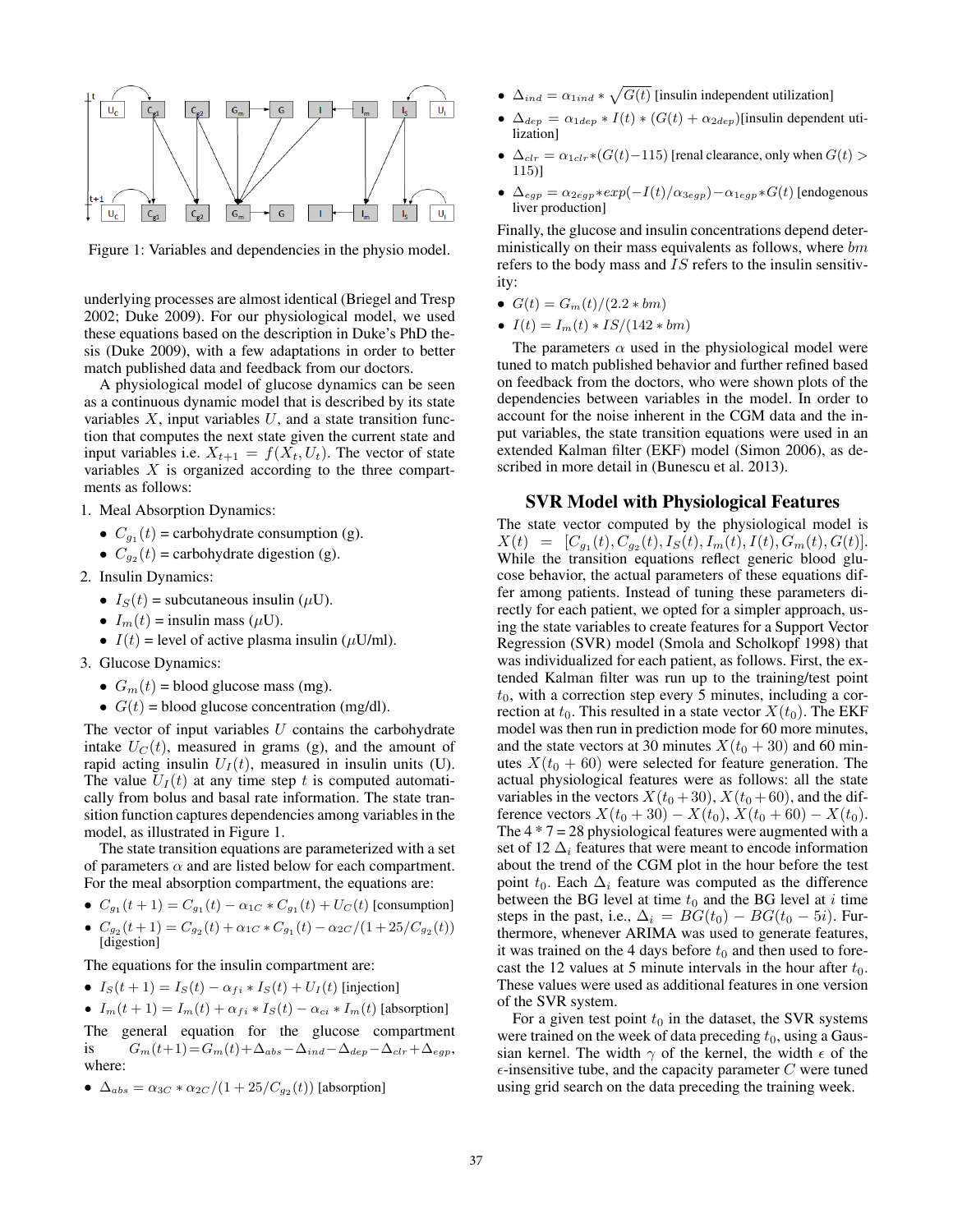| Table 3: SVR prediction results vs. baselines and highest |  |  |  |
|-----------------------------------------------------------|--|--|--|
| scoring doctor results.                                   |  |  |  |

| Horizon          | $t_{0}$ | <b>ARIMA</b> | Phys <sub>1</sub> | $SVR\phi$ | $\vert$ SVR $\phi$ +A |
|------------------|---------|--------------|-------------------|-----------|-----------------------|
| $30 \text{ min}$ | 27.5    | 22.9         | 19.8              | 19.6      | 19.5                  |
| $60 \text{ min}$ | 43.8    |              | 38.4              | 36.1      | 35.7                  |

## Experimental Results

We used the evaluation dataset previously described to compare the following BG prediction systems:

- 1. ARIMA and the simple  $t_0$  baseline.
- 2. The SVR system that uses physiological features, as described above. Two versions of this system were evaluated: with (SVR $\phi$ +A) and without (SVR $\phi$ ) ARIMA features.

The RMSE results are summarized in Table 3, in which, for comparison purposes, we repeat the first three columns of results from Table 1. The new SVR system that is trained with physiological features outperforms the  $t_0$  and ARIMA baselines. Most importantly, it also outperforms the best predictions from our three diabetes experts, thus demonstrating the utility of physiological modeling for the engineering of features in machine learning models for blood glucose level prediction. To determine whether the overall competitive RMSE performance can translate to practical utility, we conducted an evaluation of the SVR system on the more focused task of hypoglycemia prediction, as described in the next section.

#### Hypoglycemia Prediction

Hypoglycemia prediction is the most critical application of BG prediction from a clinical perspective. Untreated hypoglycemia is a safety hazard for patients, especially for sleeping patients, who are at risk for the "dead in bed" syndrome. Being able to accurately predict that BG will drop to under 70 mg/dl 30 minutes in advance would give patients time to intervene and prevent the drop.

The evaluation dataset described above contains 200 evaluation points, of which only 13 belong to hypoglycemic regions. In order to estimate the system's performance on predicting hypoglycemia, we constructed a much larger dataset of 5,816 test points as follows. First, consecutive CGM readings under 70 mg/dl were combined into hypo events. Events that lasted less than 20 minutes, i.e., had 3 or fewer sensor readings, were ignored. The remaining hypo events were checked for errors that might suggest recent sensor failure, such as missing data shortly before or after the event. For each hypo event, a prediction time  $t_0$  was selected such that  $t_0 + 30$  was the first point where blood glucose dropped below 70. This resulted in 152 hypo events and corresponding prediction times. A set of non-hypo points was then sampled automatically such that the overall evaluation dataset contains a mix of hypo and non-hypo points reflecting the true distribution. First, the ratio of hypo to non-hypo readings was calculated for each patient. Then, the corresponding number of non-hypo points for that patient was sampled Table 4: SVR vs. ARIMA performance on hypo prediction.

| System     | TPR      | FPR     |          |          |
|------------|----------|---------|----------|----------|
| <b>SVR</b> | $23.0\%$ | $0.8\%$ | 42.7%    | $29.9\%$ |
| ARIMA      | $9.9\%$  | $0.3\%$ | $44.1\%$ | $16.2\%$ |

Table 5: SVR vs. ARIMA vs.  $t_0$  performance.

|              | <b>RMSE</b> |                 |      | Average Cost    |      |  |
|--------------|-------------|-----------------|------|-----------------|------|--|
| System       | A11         | 30 <sub>m</sub> | 60m  | 30 <sub>m</sub> | 60m  |  |
| <b>SVR</b>   | 24.4        | 22.6            | 35.8 | 0.27            | 0.27 |  |
| <b>ARIMA</b> | 27.1        | 24.9            | 39.6 | 0.31            | 0.33 |  |
| tη           | 28.7        | 26.6            | 41.7 | 0.39            | 0.36 |  |

at random from the patient's CGM data. For example, if a patient had 64 hypo events and the ratio of non-hypo to hypo points was 25 to 1, then 1600 non-hypo points were selected at random from the patient's CGM history. Each sampled point was checked to make sure that the BG level did not fall under 70 mg/dl in the next hour. This procedure resulted in a new evaluation dataset of 5,816 test points.

During evaluation, each of the 5,816 test points served as the prediction time  $t_0$ . The SVR system was trained on data preceding time  $t_0$ , and predictions were made for future timestamps in 5 minute increments, from  $t_0 + 5$  to  $t_0 + 60$ . If any one of the 12 predictions was less than 70 mg/dl, the system was considered to have predicted a hypo event. Otherwise, the system was considered to have predicted a nonhypo event.

Table 4 shows the SVR and ARIMA results on the task of predicting hypoglycemic events, in terms of sensitivity/recall (TPR),  $1$  – specificity (FPR), precision (P), and F-measure  $(F_1)$ . By definition, the baseline  $t_0$  would never predict hypoglycemia; therefore, it is not shown in this table. Table 5 compares the SVR system with the ARIMA and  $t_0$ baselines in terms of their RMSE and average ternary classification costs at 30 and 60 minutes.

The results in Table 4 show that the SVR system is able to predict 23% of the hypoglycemic events with a false positive rate under 1%. All 47 false positives were for BG readings under 140 mg/dl, with 32 of them for near-hypoglycemic readings of 80 mg/dl or lower. Were the model to be used in practice, patients responding to hypoglycemia alerts at these BG levels would not be harmed by intervention. While we are still working to improve sensitivity, results to date provide proof of concept that the system could alert patients to impending dangerous situations.

## Conclusion

We have described a machine learning approach to predicting blood glucose levels and presented the results of recent experiments in hypoglycemia prediction. An SVR model, informed by a physiological model and trained on patient specific data, has outperformed diabetes experts at predicting blood glucose levels and can predict 23% of hypoglycemic events 30 minutes in advance. We are working